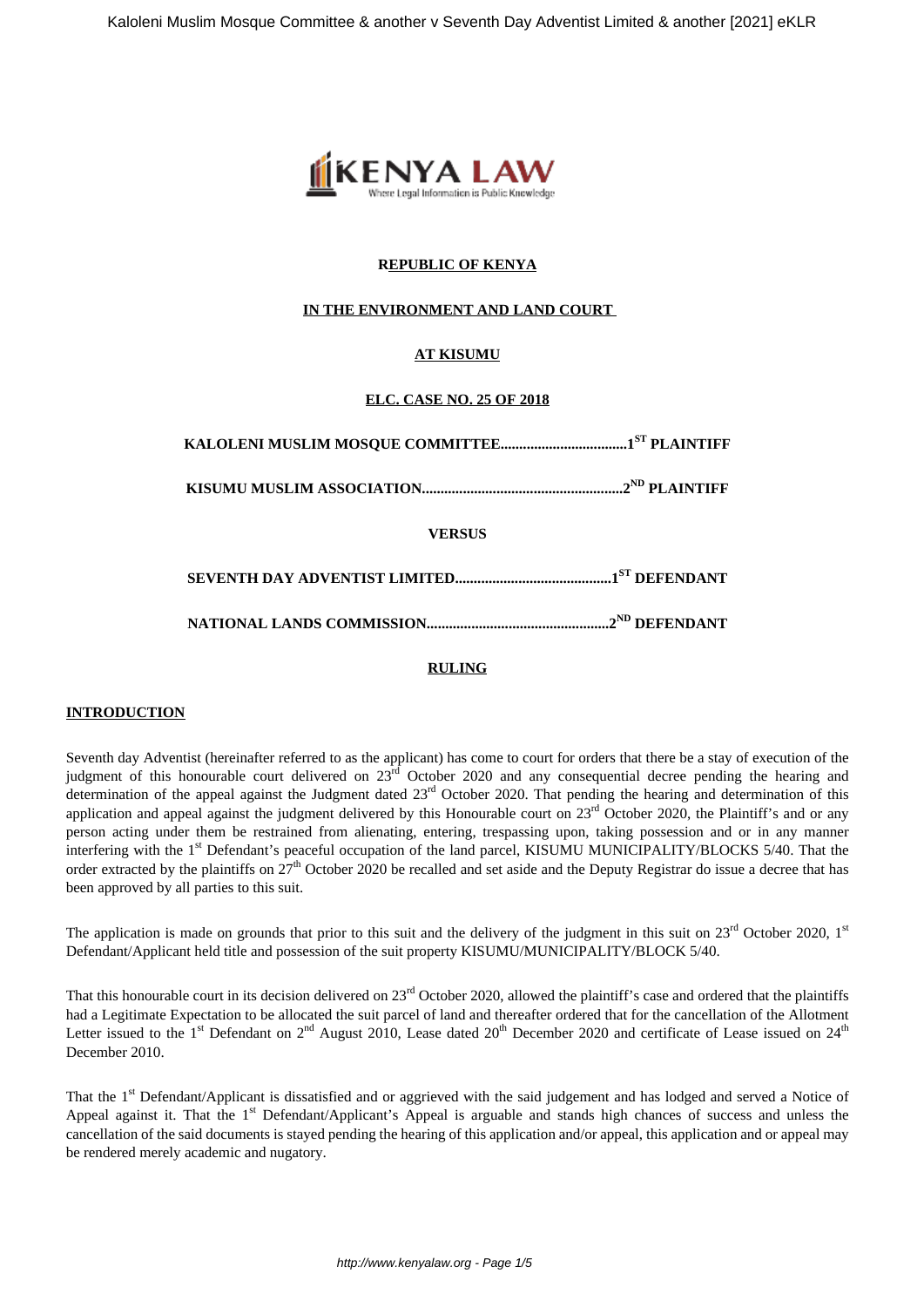That the Plaintiffs have illegally and unlawfully extracted a court "order" and they may execute the same as a decree against the  $1<sup>st</sup>$ Defendant at any time from now thus causing the  $1<sup>st</sup>$  defendant/Applicant irreparable loss and damage.

That it is in the best interest of justice and fair play that the orders sought herein are granted as the 1<sup>st</sup> Defendant may lose title and possession his property.

In the supporting affidavit of Evans Mageto Gichana, the Chairman of Development in the 1<sup>st</sup> Defendant/Applicant's Church in Kisumu, he states that he is in possession of all relevant documents and particulars relating to the matters in issue in this suit on behalf of the Applicant by virtue of his said position.

That prior to the institution of this suit and delivery of judgment herein against the  $1<sup>st</sup>$  Defendant on  $23<sup>rd</sup>$  October 2020, the  $1<sup>st</sup>$ Defendant held a certificate of Title over the suit parcel and was in possession of the suit property KISUMU MUNICIPALITY/BLOCK 5/40.

Judgment in this suit was delivered on 23<sup>rd</sup> October 2020, wherein the honourable court ordered inter alia that the Plaintiffs had a Legitimate Expectation to be allocated the suit parcel of land by the Commissioner of Lands and the County Government of Kisumu. This honourable court further held that the Allotment Letter issued to the  $1<sup>st</sup>$  Defendant on  $2<sup>nd</sup>$  August 2010, the lease dated 20<sup>th</sup> December 2020 and Certificate of lease issued on 24<sup>th</sup> December 2010.

The 1<sup>st</sup> Defendant is aggrieved and or dissatisfied by the said decision of the Honourable Judge of the Environment and Land Court at Kisumu that was delivered on 23<sup>rd</sup> October 2020 herein, hence the 1<sup>st</sup> Defendant has instructed its advocate on record to appeal against the said decision.

The plaintiffs have proceeded to illegally and unlawfully extract an "Order" issued on 27<sup>th</sup> October 2020 without sending a draft decree for approval to the advocates for the other parties including the 1<sup>st</sup> Defendant's advocates, as required Under Order 21 Rule 8 (2) of the Civil Procedure Rules (2010)

They have protested the illegal and unlawful manner in which the plaintiffs have extracted the said "order" and pray that the same be recalled. He has an arguable appeal with high chances of success in that the court overlooked important issues of law and fact.

The 1<sup>st</sup> Defendant took possession of the suit property after having evicted the illegal occupants thereof in execution of the decree in the Environment and Land court at Kisumu Case No. 806/2015; Seventh Day Adventist Church (East Africa Ltd) Victory Church – vs Caleb Ouma & 5 Others, where the Defendants were being represented by Ms. Amondi & Co. Advocates.

The suit is pending the hearing of an appeal in the Court of Appeal filed by Ms. Amondi & Company Advocates for the Appellants/Defendants and who are also claiming the possession of the suit property as against the  $1<sup>st</sup>$  Defendant herein. Unless restrained the Plaintiffs intend to forcefully and illegally take occupation of the suit property pending the hearing and determination of the appeal.

He is ready to abide by any reasonable conditions this Honourable Court may deem fit to impose. This application has been brought without inordinate delay.

In the replying affidavit of Harun Rashid Gullah, he states that the application for stay is founded on wrong provisions and principles of the law as the same hinging under rule 5 (2) (b) of the Court of Appeal Rules ought to have been canvassed at the Court of Appeal and not before the same judge who delivered the subject judgment. That the grounds enumerated in support of the said application particularly in reference to arguability and nugatory clause are thresholds applicable at the Court of Appeal and not the High Court sitting as the Land and Environment Court and in any case the same have not been discharged. The appellants have failed to demonstrate that their appeal as captured in the draft memorandum of appeal is arguable and with any chances of success.

That the appeal is hinged on the erroneous presumption and misinterpretation of the law to imply that the special conditions under section 3 of the Governments Lands Act (Cap 280) granted the Commissioner of Lands powers to enter into, allocate and grant a lease agreement in 2010. That the only person who could make such dispositions of un alienated public land before 2002 was the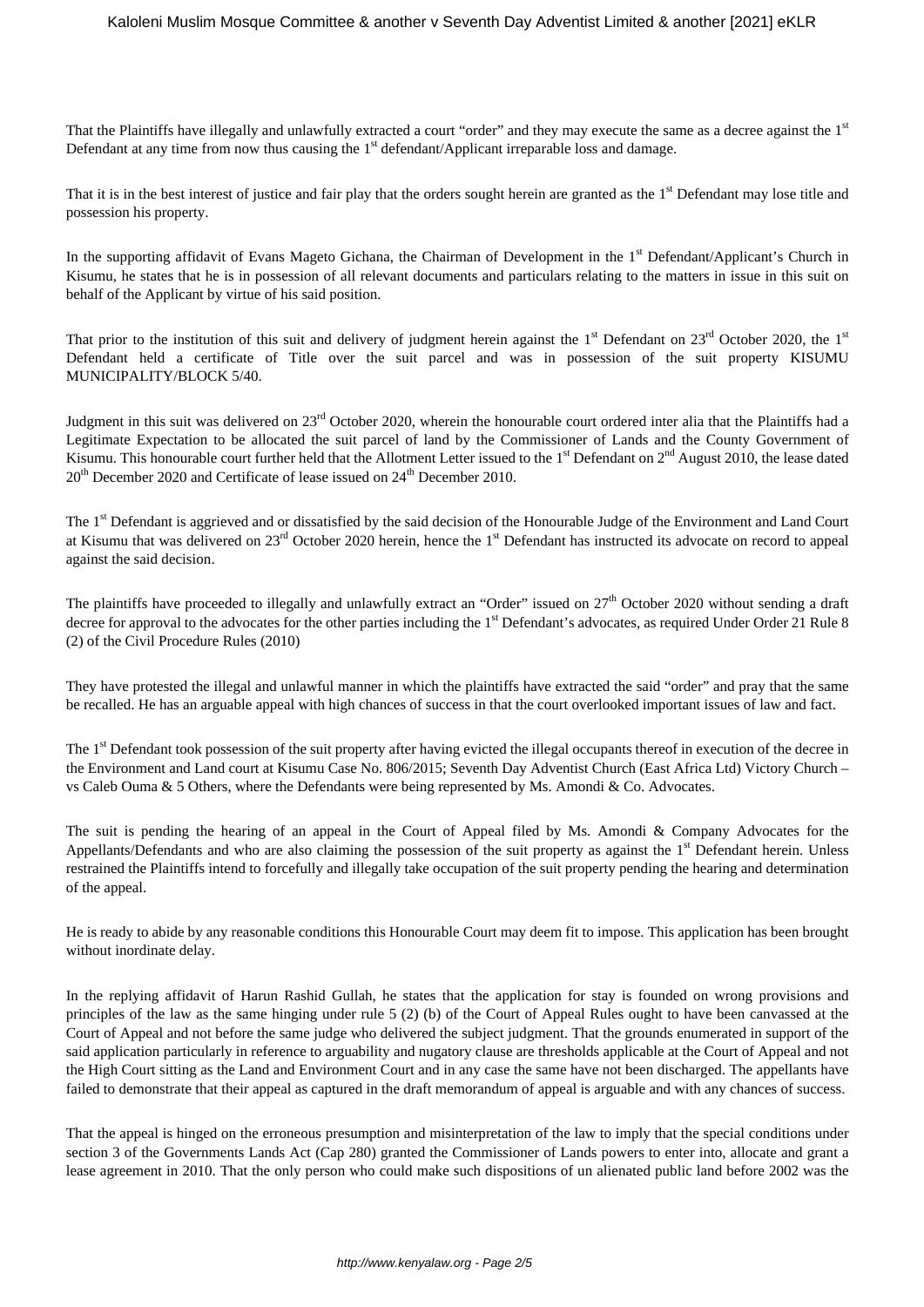President and the act at section 7 barred the Commissioner of Lands from purporting to exercise such Presidential powers. That any alienation initiated by the Commissioner of Lands had to follow an open procedure through auction as envisaged under sections 9-18 of the Government Lands Act (Cap 280) Laws of Kenya. To the extent that the applicants are hell bent on the erroneous belief that the Commissioner of Lands could in 2010 unilaterally allocate them public land amounts to a serious misapprehension of the law and an instant confirmation that the intended appeal is a non-starter and with no likelihood of success whatsoever.

That the intended appeal is also premised on the flimsy argument that the Learned Judge misapprehended the principles applicable in invoking legitimate expectation without expounding on how the judge erred in elucidating the three (3) questions as well captured in R(Bibi)- V Newham London Borough Council (2001) EWCA Civ 607 (2002) 1 WLR 237 at (19) and adopted in Keroche Industries Ltds - v-–Kenya Revenue Authority & 5 Others (2007) eKLR.

That pursuant thereto, it is instructive to note that in respect to legitimate expectation, the judge correctly pointed out the aspect of commitment of a public authority by establishing through communications dating from 1987 in documents produced that indeed the Commissioner of Lands had committed and was willing to allocate the said land to the respondents after clarification of the question of the charging of the suit property to the Standard Chartered Bank.

That the National Land Commission (the predecessor of the Commissioner of Lands) went contra the commitment by instead honouring the application allegedly done years later by the applicant in 2010 before hurriedly issuing them a lease certificate within three (3) months thereafter.

That the mere fact that the draft decree/order has not been served upon the other party before extraction does not in itself qualify the same for invalidation as the decision rests with the deputy registrar who is not bound by the proposal by respective counsel.

That the applicants have not demonstrated the nugatory clause or otherwise any substantial loss that they are likely to suffer in event of failure to grant orders of stay as in any case the respondents are and have always been in possession of the suit parcel to date.

That it is dishonest for the applicants to suggest that eviction of the artisans gave them possession as the object was basically to safeguard the aspect of status quo ante pending the hearing and determination of the main suit which was in their favour and they are now in physical and actual possession.

# **ANALYSIS AND DETERMINATION**

Similar applications for Grant of stay of execution pending appeal have been made before this court and the court has made determination depending on the facts of the case which always vary. The power of the court to issue stay pending appeal is provided for under Order 42 Rule 6 of the Civil Procedure Rules, the relevant part of which states as follows:

*"(1) No appeal or second appeal shall operate as a stay of execution or proceedings under a decree or order appealed from except appeal case of in so far as the court appealed from may order but, the Court Appealed from may for sufficient cause order stay of execution of such decree or order, and whether the application for such stay shall have been granted or refused by the court appealed from, the court to which such appeal is preferred shall be at liberty, on application being made, to consider such application and to make such order thereon as may to it seem just, and any person aggrieved by an order of stay made by the court from whose decision the appeal is preferred may apply to the appellate court to have such order set aside.*

*(2) No order for stay of execution shall be made under subrule (1) unless—*

*(a) the court is satisfied that substantial loss may result to the applicant unless the order is made and that the application has been made without unreasonable delay; and*

*(b) such security as the court orders for the due performance of such decree or order as may ultimately be binding on him has been given by the applicant.*

*(3) …*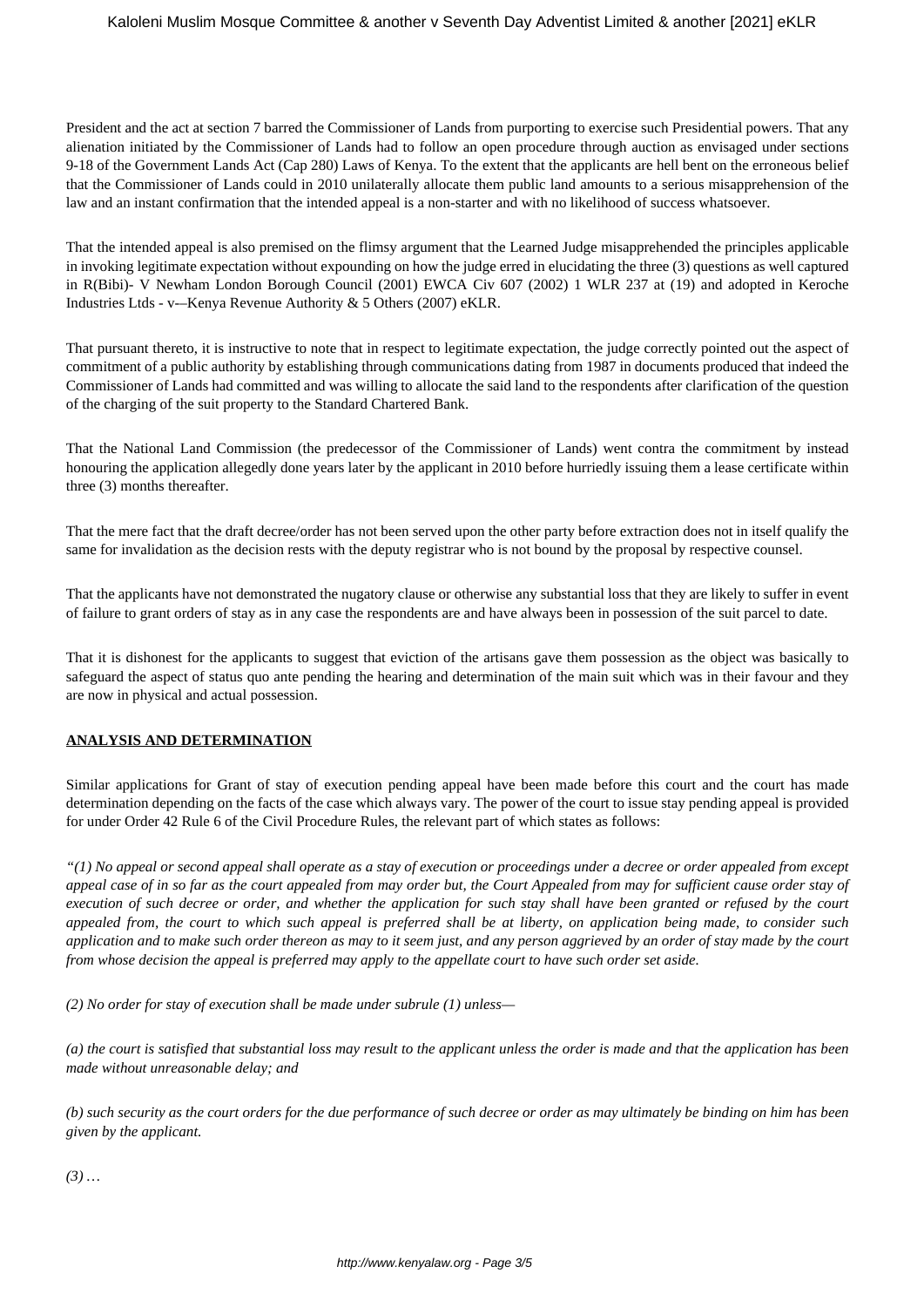*(4) For the purposes of this rule an appeal to the Court of Appeal shall be deemed to have been filed when under the Rules of that Court notice of appeal has been given.*

*(5) …*

*(6) Notwithstanding anything contained in subrule (1) of this rule the High Court shall have power in the exercise of its appellate jurisdiction to grant a temporary injunction on such terms as it thinks just provided the procedure for instituting an appeal from a subordinate court or tribunal has been complied with."*

An applicant for stay of execution of a decree or order pending appeal is obliged to satisfy the conditions set out in Order 42 Rule 6(2), aforementioned: namely (a) that substantial loss may result to the applicant unless the order is made, (b) that the application has been made without unreasonable delay, and (c) that such security as the court orders for the due performance of such decree or order as may ultimately be binding on the applicant has been given. See *Antoine Ndiaye vs. African Virtual University* [2015] eKLR.

10. In *Butt vs. Rent Restriction Tribunal* [1979], the Court of Appeal stated what ought to be considered in determining whether to grant or refuse stay of execution pending appeal. The court said that the power of the court to grant or refuse an application for a stay of execution is a discretionary, and the discretion should be exercised in such a way as not to prevent an appeal. Secondly, the general principle in granting or refusing a stay is, if there is no other overwhelming hindrance, a stay must be granted so that an appeal may not be rendered nugatory should the appeal court reverse the judge's discretion. Thirdly, a judge should not refuse a stay if there are good grounds for granting it merely because, in his opinion, a better remedy may become available to the applicant at the end of the proceedings. Finally, the court in exercising its discretion whether to grant or refuse an application for stay will consider the special circumstances of the case and its unique requirements. As to what substantial loss is, it was observed in *James Wangalwa & Another vs. Agnes Naliaka Cheseto* [2012] eKLR, that:

*"No doubt, in law, the fact that the process of execution has been put in motion, or is likely to be put in motion, by itself, does not amount to substantial loss. Even when execution has been levied and completed, that is to say, the attached properties have been sold, as is the case here, does not in itself amount to substantial loss under Order 42 Rule 6 of the CPR. This is so because execution* is a lawful process. The applicant must establish other factors which show that the execution will create a state of affairs that will *irreparably affect or negate the very essential core of the applicant as the successful party in the appeal ... the issue of substantial loss is the cornerstone of both jurisdictions. Substantial loss is what has to be prevented by preserving the status quo because such loss would render the appeal nugatory."*

The parties herein filed and exchanged submission that I have carefully considered and do find that the judgment was made on the  $23<sup>rd</sup>$  of October 2020 and the application for stay pending appeal was made on the  $29<sup>th</sup>$  of October 2020 and therefore there is no inordinate delay in filing the application. On the issue of substantial loss, I do find that the 1<sup>st</sup> defendant has not demonstrated the substantial loss likely to be suffered as no valuation report has been availed to court and no evidence of any development has been provided by the applicant in any other manner. The upshot of the above is that the application is dismissed with costs.

# **DATED, SIGNED AND DELIVERED AT KISUMU THIS 10th DAY OF DECEMBER, 2021.**

### **ANTONY OMBWAYO**

### **JUDGE**

*This Ruling has been delivered to the parties by electronic mail due to measures restricting court operations due to the COVID-19 pandemic and in the light of the directions issued by his Lordship, the Chief Justice on 15th March 2020.*

#### **ANTONY OMBWAYO**

### **JUDGE**